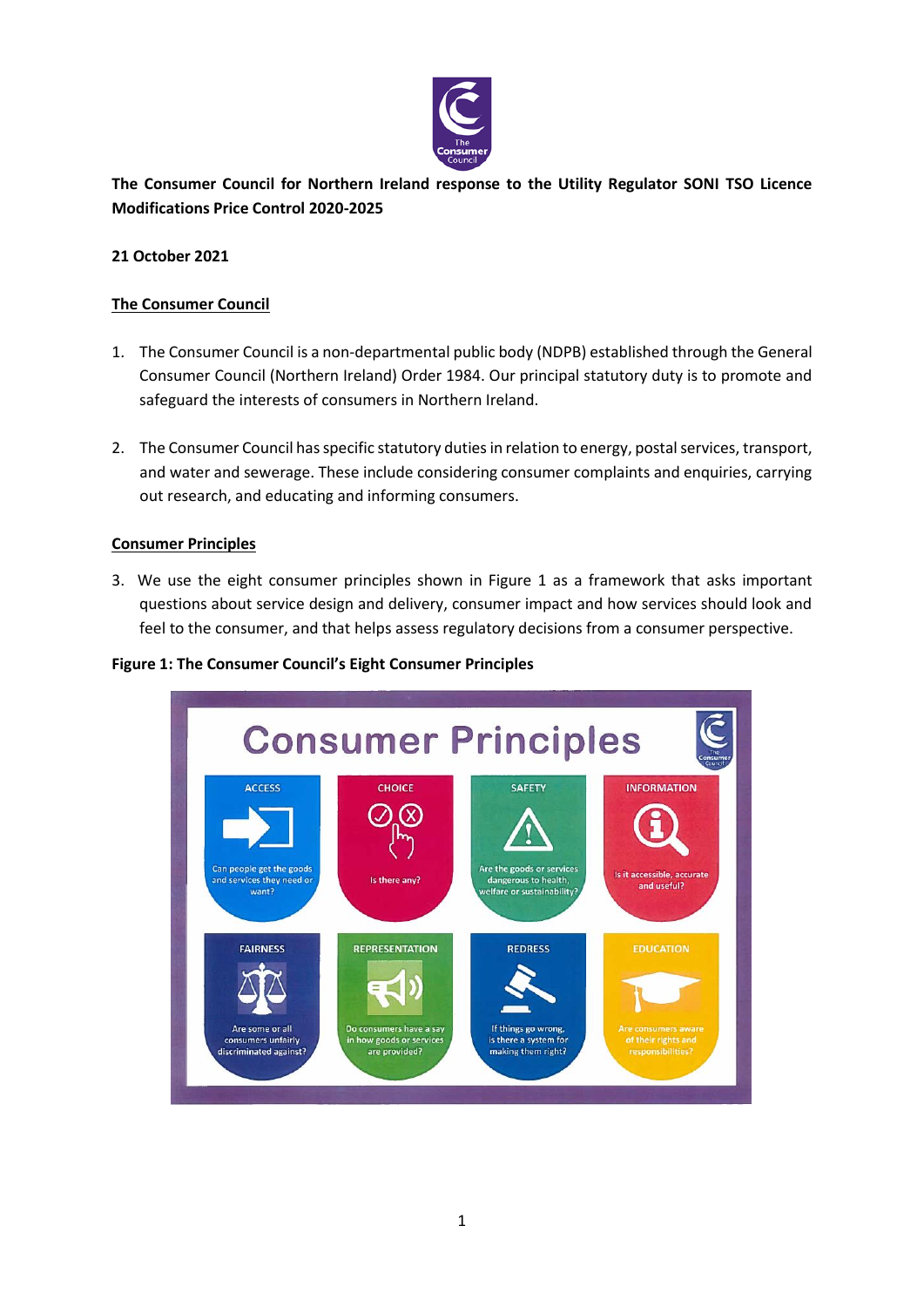

- 4. The consumer principles also establish a common language that all stakeholders (Government, Regulator, Consumer Advisory Body, and the Company) can use to meaningfully and constructively engage with consumers to develop trust and a better understanding of the value for money a company/price control can provide.
- 5. The Consumer Council welcomes the publication of the licence modifications pursuant to the SONI 2020-2025 Price Control final determination. We responded to the original Draft Determination in September 2020<sup>1</sup> and the draft guidance on the application of the conditional cost sharing arrangements introduced as part of the UR final determinations on SONI's price control for the 2020 - 2025.
- 6. We commissioned SLG Economics Ltd to scrutinise and analyse the Draft Determination from a consumer perspective and to make recommendations on how the UR can better protect consumers<sup>2</sup>. Given the very complex and technical nature of this particular price control, an expert economic analysis providing the consumer perspective was necessary. While we have no additional policy recommendations to submit further to the final determination, we would like to make a number of comments in respect of our recommendations:

## **Cost Remuneration**

7. We were pleased that the UR acknowledged our recommendation from the Draft Determination on altering burden of proof. In addition on the position of transparency it is important that it has been recognised that information is presented in a way that enables stakeholders to engage with this information.

## **Asymmetrical rewards and penalties**

8. Annex 2 of the final determination settled the maximum financial reward at £1.25million. This is welcome given we had responded that £3million, under SONI's proposed framework, was not in consumers' best interests.

## **The number of scored areas**

9. As part of 'Service and outcomes' in Annex 2, the Draft Determination recommended the independent assessment panel would determine a score in 16 separate areas (made up of scores for each of four roles across the four TSO outcomes). We recommended a reduction of the 16 different combinations of role and output due to the large number of different areas to evaluate and appreciate that this was actioned.

#### **Stakeholder panels**

 $\overline{a}$ 

 10. We were pleased to see some of our recommendations taken on regarding the composition of panels and would hope that the evaluation panel will include an individual or individuals with

<sup>1</sup> [https://www.consumercouncil.org.uk/policy-research/publications/consumer-council-northern-ireland](https://www.consumercouncil.org.uk/policy-research/publications/consumer-council-northern-ireland-response-utility-regulator-draft)[response-utility-regulator-draft](https://www.consumercouncil.org.uk/policy-research/publications/consumer-council-northern-ireland-response-utility-regulator-draft)

<sup>2</sup> [https://www.consumercouncil.org.uk/sites/default/files/2020-](https://www.consumercouncil.org.uk/sites/default/files/2020-09/SLG_Economics_Report_on_Review_of_SONI_Draft_Determination.pdf)

[<sup>09/</sup>SLG\\_Economics\\_Report\\_on\\_Review\\_of\\_SONI\\_Draft\\_Determination.pdf](https://www.consumercouncil.org.uk/sites/default/files/2020-09/SLG_Economics_Report_on_Review_of_SONI_Draft_Determination.pdf)